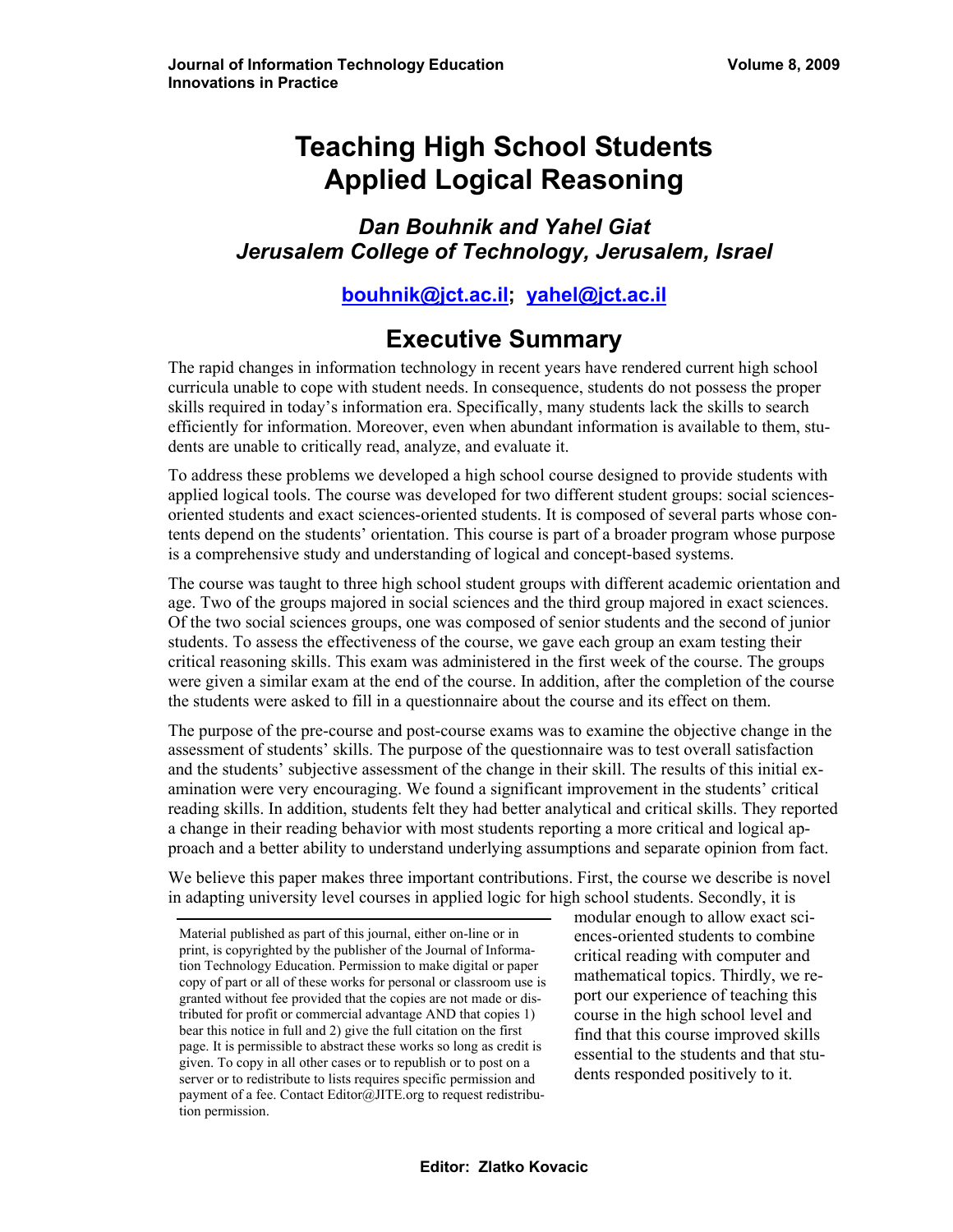**Keywords**: Reasoning, Applied Logic, Critical Thinking, Computation, Information Technology, Education

## **Introduction**

*"For we let our young men and women go out unarmed in a day when armor was never so necessary. By teaching them all to read, we have left them at the mercy of the printed word. By the invention of the film and the radio, we have made certain that no aversion to reading shall secure them from the incessant battery of words, words, words. They do not know what the words mean; they do not know how to ward them off or blunt their edge or fling them back; they are a prey to words in their emotions instead of being the masters of them in their intellects...*" Dorothy Sayers, "The Lost Tools of Learning", speech at Oxford, 1947.

Dorothy Sayers' lamentation is as relevant as ever. As we go deeper and deeper into the "Information Revolution" our students face an ever increasing variety of channels of information. Due to their unrestricted nature, however, these sources of information are more often than not conflicting, partial, biased, and distorting (Stanford Persuasive Technology Lab, 2004). Thus, instead of utilizing this abundant information to produce better informed students, we often find that students are unable to distinguish true from false, separate fact from fiction, identify the underlying motives, and reach sound and reasoned opinions (Lighthall & Haycock, 1997; Rothenberg, 1997). In order to cope with today's multiplicity of information sources and promote development of learned and informed students, instruction in critical reading and logical reasoning is of paramount importance (Fitzgerald, 2005).

In the present work we describe a high school course designed to provide students with applied logical tools. Currently, high school students are not typically offered instruction in logical reasoning, and must instead wait to gain these tools in college. (In this paper we use the term 'college' as it is used in the USA, namely, to describe tertiary education). In our opinion, high school constitutes an appropriate age-range and educational context in which to teach logical skills; delaying such instruction until college simply prolongs - if not perpetuates - the aforementioned problems. The content of the course in question takes into account student age and, accordingly, should place strong emphasis on practice and application alongside theory. In addition, we take into account two primary academic orientations, differentiating between social sciences and exact sciences. In light of this distinction, the course was designed to include several chapters whose contents depend on academic orientation.

More broadly, this course was part of a two-year program of a comprehensive study and understanding of logical and concept based systems. The logic program covered different topics in modern logic and its application. These topics were divided into the following modules: logical reasoning and deductions, Boolean algebra and digital systems, inductions, paradoxes, and computation. The course that we describe in this paper was the first year course of the program. It fully covered the first module (logical reasoning and deductions) and most of the second module (Boolean algebra). In addition, it served as an introduction to the other modules of the program. Throughout the course we focused on motivating the students to understand the importance of acquiring applied logical skills.

## **Literature Review**

This paper is directly related to two fields of research: education of applied logic and information technology.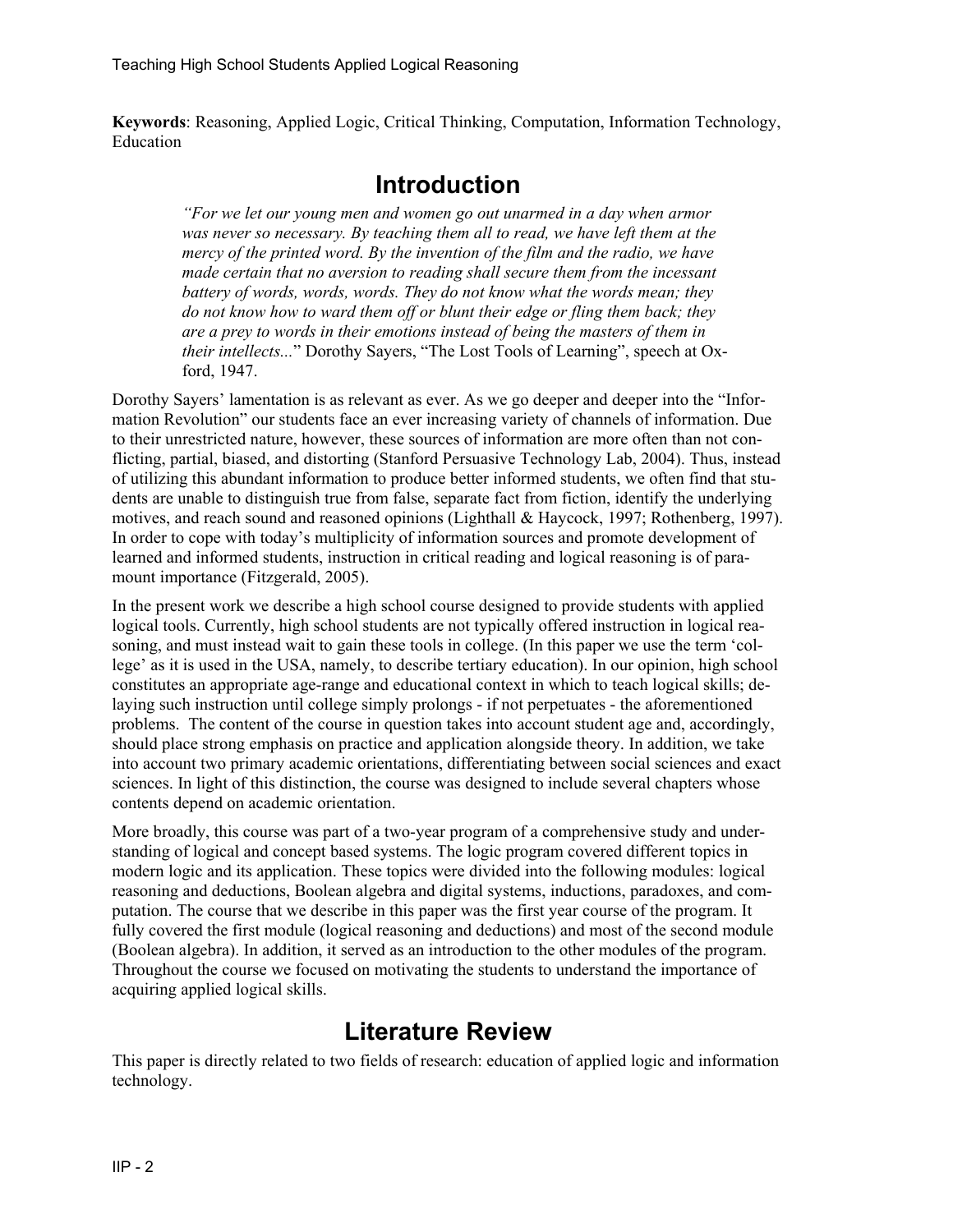Modern logic has emerged in the twentieth century (see Gabbay  $\&$  Woods, 2004, for a historical review). It was the theoretical force that drove Turing's (1936) seminal work that laid the foundation for computing science. Our course includes theoretical computing issues such as the Theorem of Incompleteness, The Halting Problem, and NP Problems (Boolos & Jeffrey, 1974; Lewis & Papadimitriou, 1981).

Modern logic is also applied in the field of critical thinking, and its importance is manifested in the existence of numerous critical reading textbooks and other printed sources (e.g. Brookfield, 1987; Browne, 2001; Browne & Keeley, 2006; Kahane & Cavender, 2006; Paul, 1990; Ruggiero, 1991). Kahane (1980) claims that cogent reasoning must meet three criteria: believable premises, the search and inclusion of all relevant information, and valid arguments. Kahane (1989) claims that many critical thinking courses overemphasize the third criterion, and as a result, students do not study critical reasoning, but instead simply receive formal logic training. Paul (1982) argues that when teachers emphasize the third criterion over the first two criteria, students lack important critical reasoning skills such as refraining from prejudice. Consequently, students do not improve their ability to deal effectively with life's everyday problems. Kahane (1989) therefore argues that engaging students with real-life problems is an effective vehicle to shift back the emphasis of critical thinking courses to all three criteria.

Kahane's arguments are even more significant when teaching high school students (rather than college students) who are still learning how to confront real-life problems. While Kahane views critical thinking as its own topic of study, other researchers emphasize the need to infuse critical thinking into every aspect of students' learning. Swartz, Fischer, and Parks (1998), for example, claim that infusing critical and creative thinking into the high-school classroom improves student learning by eliminating hastiness, narrow-mindedness, obscurity, and lack of focus. Pascarella and Terenzini (1991) provide another argument for teaching students critical thinking before they go to college. They report that while the effects of learning critical thinking on college freshmen are profound, such effects quickly depreciate over time. Studying critical thinking in high school allows students to incorporate these skills into their learning process at an earlier age, thereby providing continuity and a strong foundation from which to expand during college level instruction, ultimately resulting in greater skill retention. This approach can be coupled with the scaffolding approach of Thomas, Davis, and Kazlauskas (2007), which is implemented in a variety of college courses.

Our course is also closely related to the field of the education of information technology. The American Library Association (1998) states, "To be information literate, a person must be able to recognize when information is needed and have the ability to locate, evaluate, and use effectively the needed information." Shapiro & Hughes (1996) find that computer literacy is the central skill for improving information literacy. In spite of the growing importance of computer literacy, it is not so obvious that students are sufficiently computer literate. In a recent article, Andriole (2006) describes how educators respond to the recent, dramatic changes in the field of information technology with a new computer science curriculum. Andriole claims that the new curriculum does not improve student ability to adapt to the new business environment and, therefore, suggests a curriculum that emphasizes practice over theory. A similar problem is described by Johnson, Bartholomew and Miller (2006) and Bartholomew (2003) who describe how college students' computer literacy is decreasing over time. They, too, find that MBA students' computer literacy does not meet prospective employers' expectations and needs. The term computer literacy is frequently interchanged with the term digital literacy. A recent attempt to define digital literacy broadly is made by Eshet-Alkalai (2004) who views information literacy as a component of digital literacy. Whether one takes the Shapiro & Hughes (1996) approach or the Eshet-Alkalai (2004) approach to the relationship between information literacy, computer literacy, and digital literacy, it is clear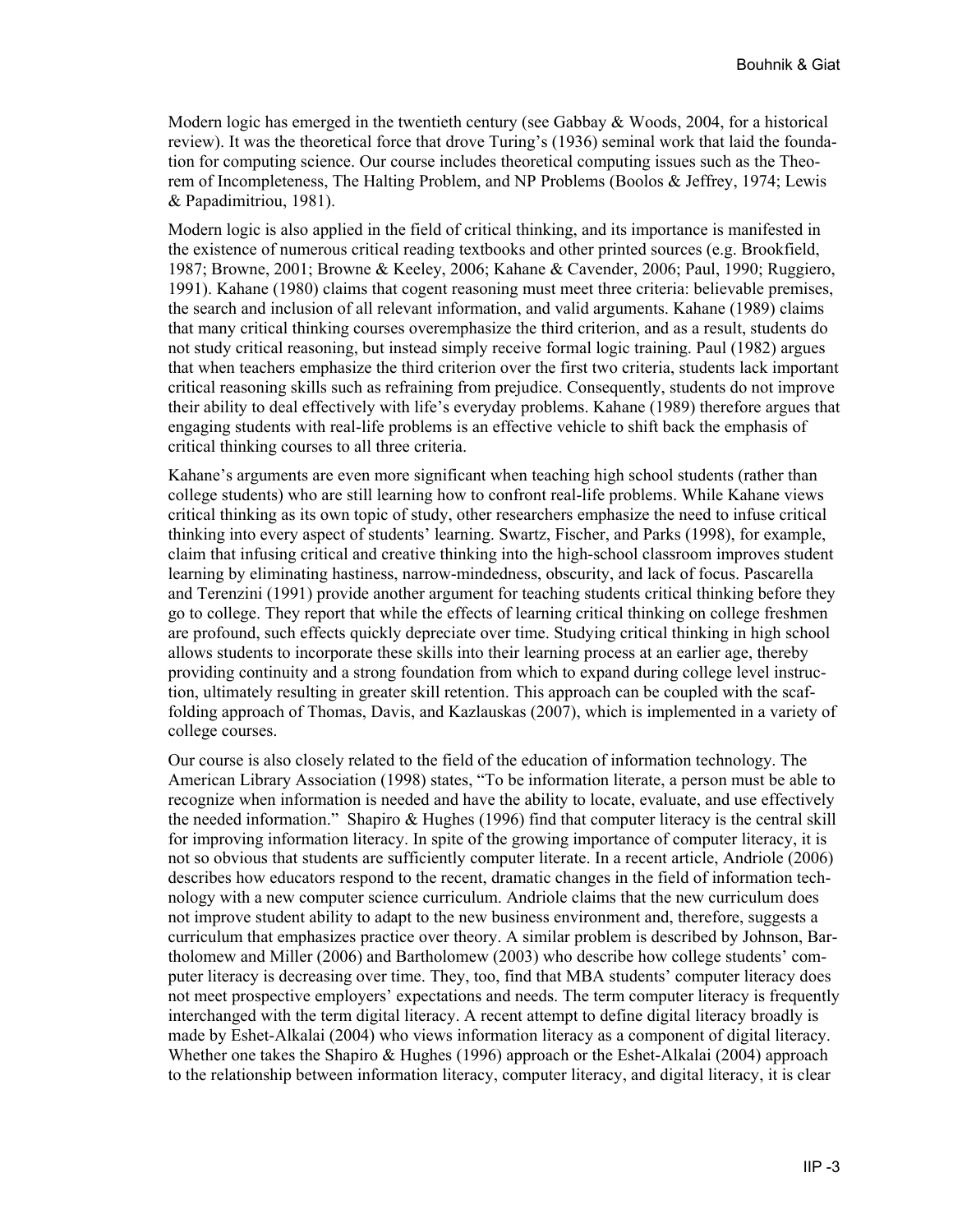that they are highly connected and progress in either literacy inevitably leads to progress in the other forms of literacy.

Eshet-Alkalai and Geri (2007) find that students, particularly of a younger age, have insufficient critical thinking and propose to infuse student classes with digital literacy skills. Digital literacy is required from students as a direct result of the digital environment in which they are growing (see Eshet, 2002). Critical thinking allows students to assess information by sorting out subjective, biased, or even false information and has become a key factor in transforming students into efficient information consumers (Kerka, 1999; Salomon, 2000). Resnick (2002) explains that this digital literacy era must be navigated cautiously because teachers tend to focus on digital tools, such as computers, only as sources of knowledge. Instead, Resnick claims, teachers should instruct students how to use these tools for the creation and expansion of students' ability to acquire knowledge. We, therefore, designed the curriculum of our program to achieve this goal by creating a strong theoretical foundation that is reinforced with practical tools. These tools follow Andriole's (2006) and Kahane's (1989) call for stressing application to ensure that students' learning is relevant in the ever-changing digital environment.

The critical thinking elements of our course are similar to the high school course reported by Eshet-Alkalai and Geri (2007). Other examples of such courses can be found in various physical and virtual locations, notably The Center for Critical Thinking located in Sonoma State University (Rohnert Park, California) and the Critical Thinking Community website. The main difference between our course and these courses is that we provide a broader skill set of applied and theoretical logical tools. We believe, as in Eshet-Alkalai (2004), that critical thinking is but one, albeit important, facet of digital literacy.

## **Course Curriculum and Goals**

The central goal of the course describe herein was to improve student knowledge of different applied logic fields. This goal may be divided into the following sub-goals:

- a) Improve critical reasoning skills.
- b) Improve ability to apply logical reasoning in speech and writing.
- c) Improve ability to search, retrieve, analyze, and evaluate information.
- d) Improve ability in other applied logic fields, such as computation and digital systems.

The course is the first year course of a two-year program of modern theoretical and applied logic studies. This program is divided into six modules.

- 1. **Reasoning and logical deductions:** Classifying, interpreting, and assessing arguments, rhetorical arguments, and fallacies (Copi, 1979; Copi & Cohen, 2004 and Epstein, 2001a, 2002).
- 2. **Boolean algebra:** Covering topics from basic logical operations through the construction of logical electronic units (Katz & Borriello, 2004; Markovitz, 2005; Roth, 2004).
- 3. **Inductions:** Probability theory, making the distinction between inductions and deductions (Copi & Cohen, 2004; Hacking, 2001).
- 4. **Paradoxes:** Fallacious paradoxes, set-theoretical paradoxes (Russel's Paradox) (Rescher, 2001; Sainsbury, 1995).
- 5. **Computation:** Godel's theorem (Godel, 1962), Turing machine, the Halting problem, and reductions (Boolos & Jeffrey, 1974; Lewis & Papadimitriou, 1981).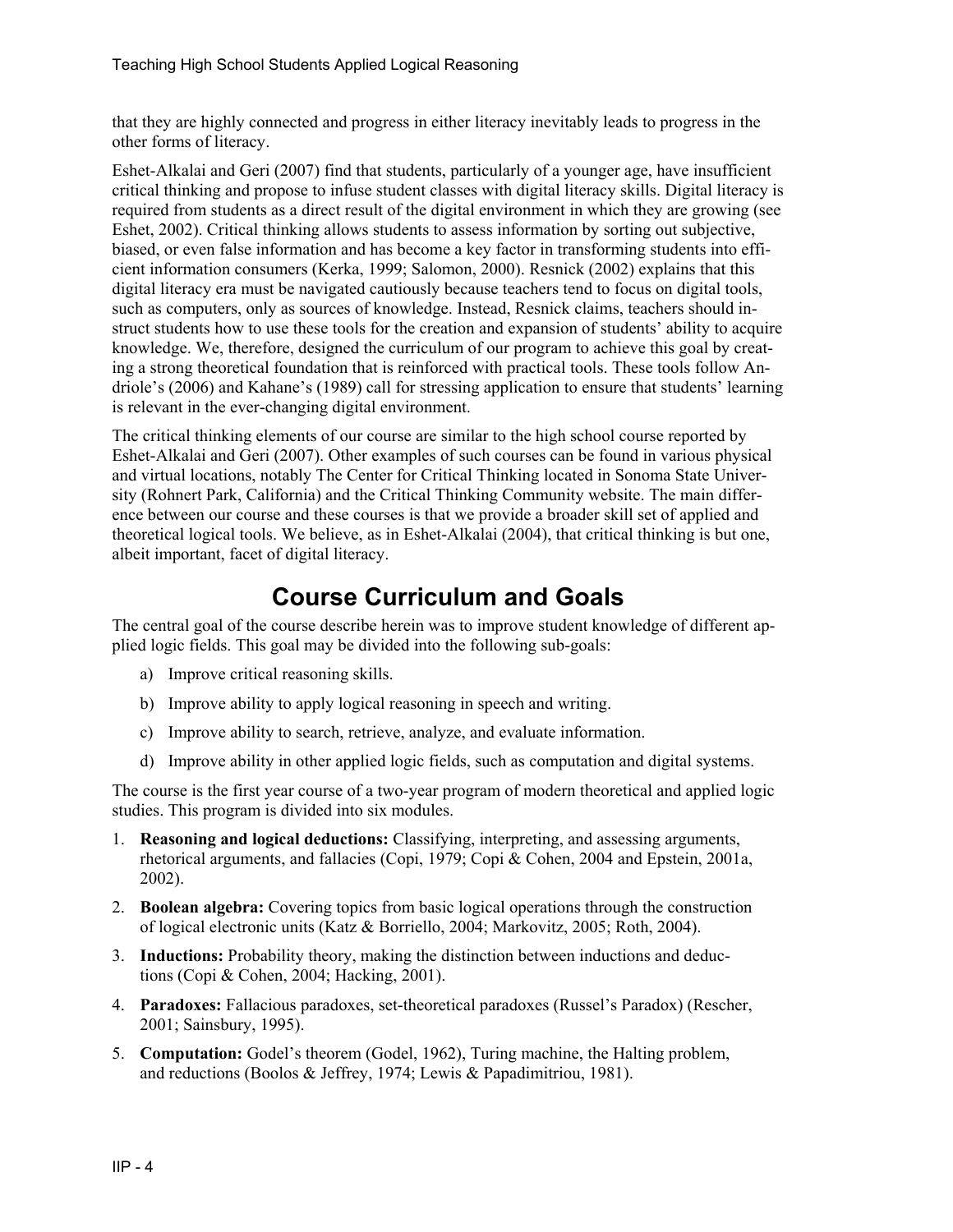6. **Special topics:** The topics chosen for this part of the program expand the students' knowledge of the other parts of the program. These topics include: Synchronous and asynchronous digital design (Mano, 2001; Wakerly, 2005) and axiom systems for natural deductions.

The course fully covered the Reasoning and logical deductions module and most of the Boolean algebra module. In addition, it served as an introduction to the other modules of the program. These modules are taught in the second year of this program. It was taught throughout a full school year, 3 hours weekly (approximately 90 class hours).

The content of the course is divided into the following chapters:

- 1. *Principals of reasoning (30 hours):* Reasoning was at the core of the course and was allotted a considerable portion of the course's duration. This chapter introduced the students to the concepts and terms of logical reasoning. The students learned about statements, arguments, conclusions, interpretation, and distinguishing between fact and interpretation. The students learned how to present arguments via propositional calculus.
- 2. *Logical-algebraic tools (20 hours):* Students were introduced to logical variables; operators, and functions. They learned table representation and minimization of logical functions and how to employ algebraic tools such as Karnaugh Maps and the Quine-Mccluskey Method. When teaching this chapter to the exact sciences-oriented students we emphasized the logical algebraic tools and their application in computer science and digital systems. When teaching the social sciences-oriented students this course, we focused on the application of these algebraic tools in data mining, internet searches, high level coding, and database querying.
- 3. *Assessments, deductions and inductions (20 hours):* The issues covered in this chapter included the ability to assess the validity of an argument; positive and negative deductions; rules of inference, and inductive arguments. The emphasis in the chapter for the exact sciences-oriented students was on probability theory involving inductive arguments, and for the social sciences-oriented students was on the validity of logical deductions (Copi, 1979 and Copi & Cohen, 2004).
- 4. *Special topics (10 hours):* The topics covered in this chapter were diverse and intended to introduce the students to deeper issues in the study of logic and the rest of the logic program. The exact sciences-oriented students were taught completeness of logical systems. The social sciences students were introduced to paradoxes. Both groups were introduced to predicate symbols (Epstein, 2001b).
- 5. *Debates (10 hours):* This chapter was interwoven with other chapters of the course. In the early stages of the course the debates were directed by the teachers, and the reasoning tools learnt in the first chapter were stressed. In later stages of the course, the students practiced mini-debates and analyzed their peers' debates and arguments. In addition, students wrote papers about different topics where they applied the theory learnt throughout the course. The course's final requirement was an essay or a debate testing the students' skills in applying the theory.

The chapters of the course may be taught in different levels of depth, depending on the audience.

The course bibliography includes: Berg, 1998; Copi, 1979; Copi and Cohen, 2004; Epstein, 2001a, 2001b, and 2002; Rescher, 2001; Sainsbury, 1995; Kahane & Cavender, 2006; Browne & Keeley, 2006; Lewis & Papadimitriou, 1981 and Boolos & Jeffrey, 1974.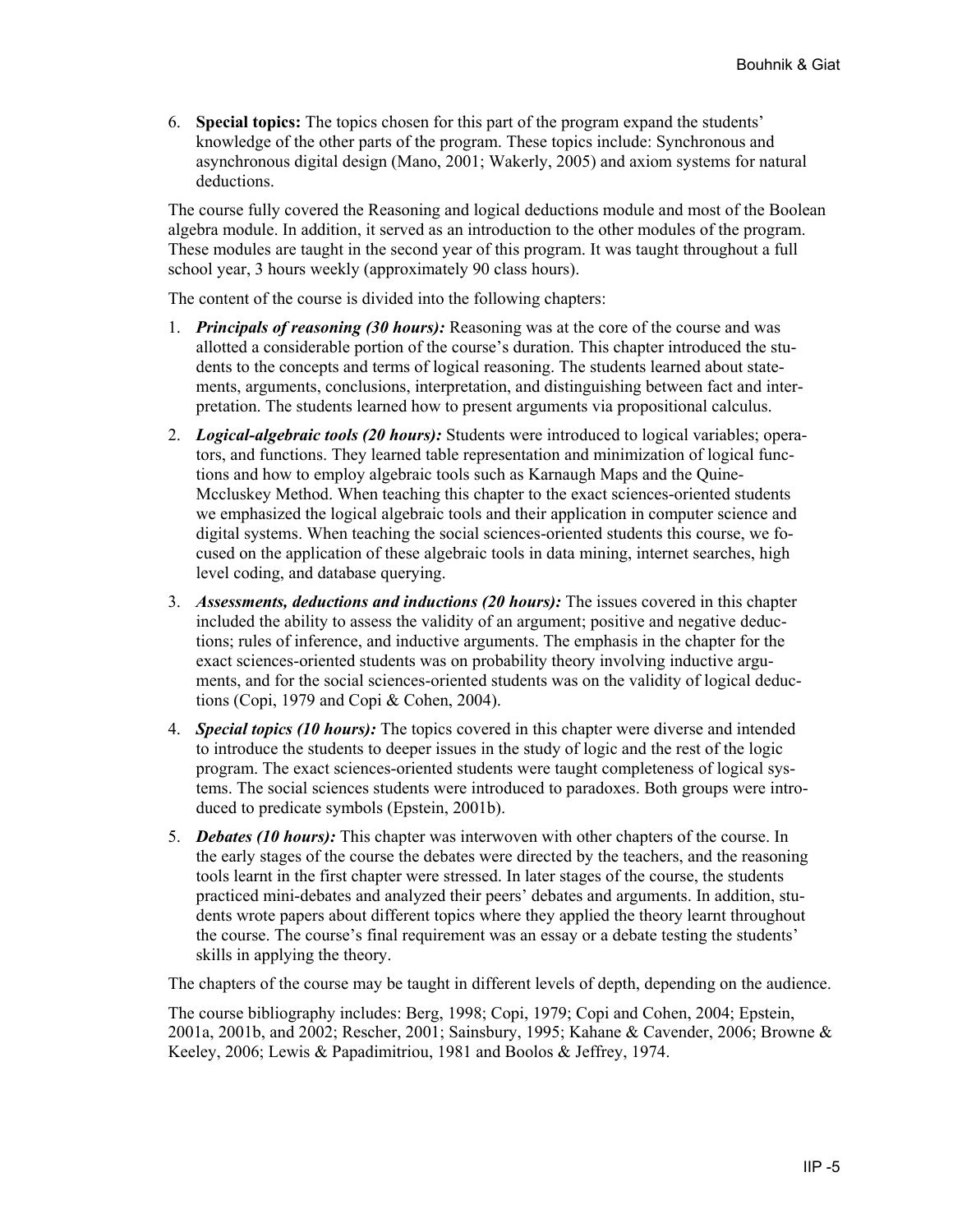## **Research Questions**

We examined whether the course we designed achieved its first sub-goal. We focused on this subgoal because we considered it to be the most important sub-goal of the course. Our research is driven by two central questions:

- 1. What is the course's *objective assessment of improvement* (OAI) in student skills? This question investigates whether an objective examiner will find that the students' skills, as specified in the course's goals, have improved.
- 2. What is the course's *subjective assessment of improvement* (SAI) in student skills? We examined whether the students felt that their skills have improved. In addition, we examined whether students felt this course is important and whether they applied skills acquired during the course.

In addition to these questions, we examined a third question, secondary to the first two:

3. What are the differences, if any, between the social and exact sciences groups? We stressed inductive arguments (probability) and digital systems to the exact sciences students whereas we emphasized deductive arguments, information technology, and evaluation to social science students. We investigated whether the two emphases resulted in different effects on objective and subjective assessments of improvement in students' critical reasoning skills.

Eshet-Alkalai and Geri (2007) claim that students' critical thinking skills increase with age. Accordingly, we hypothesized that the younger students will have lower skills prior to the course and will therefore benefit from the course more than the older groups. Formally:

H1: Younger students will have lower critical thinking skills prior to the course than older students.

H2: Younger students will have a higher OAI than older students.

Since the course stresses application over theory and reinforces the theoretical material with students' day to day life experiences we hypothesized that the SAI will be correlated with the OAI. Thus:

H3: Younger students will have a higher SAI than older students.

H4: There will be a positive relationship between the subjective and objective assessments of improvement.

Finally, we tested whether academic orientation affected the OAI and SAI:

H5: Academic orientation will affect the OAI.

H6: Academic orientation will affect the SAI.

## **Methodology**

#### *Participants*

We taught this course to three student groups, which we labeled G-12S, G-12E, and G-11S. Groups G-12S and G-12E were twelfth-grade students. Group G-12S comprised 26 students who majored in social sciences, and G-12E comprised twenty-one students who majored in exact sciences. Group G-11S comprised twenty-eight eleventh-grade students who majored in social sciences. A summary of the characteristics of these groups is presented in Table 1. The school is a private Jewish high school (grades 9-12, ages 15-18) located in a major city in central Israel. This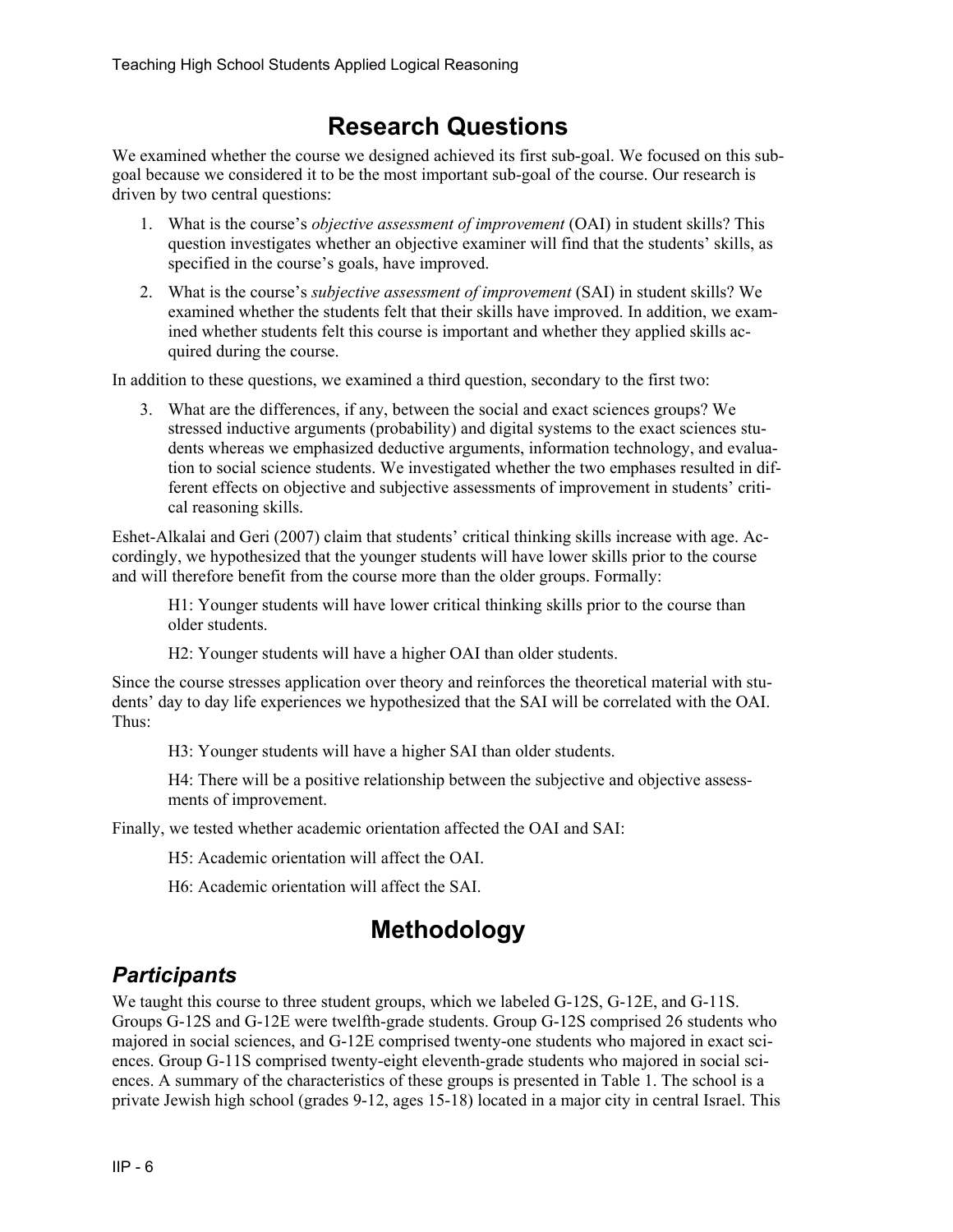school is representative of other high schools in Israel, as private high schools are publicly funded and must meet, by law, the same core learning requirements as public high schools. The learning fields in this school are similar to other high schools in Israel and all students must take the national matriculation exams in Math; Hebrew; English, and various social sciences subjects. In addition, as with any high school in Israel, the students must take at least one advanced class in Exact Sciences (such as Physics; Chemistry, and Computer Sciences) or Social Sciences (such as History, Geography, and Communications). This school may be also representative for high schools in different countries as many subjects that are learnt in this school are also learnt in many high schools throughout the world.

| <b>Group Label</b> | <b>Sample Size</b> | Grade (Age)      | <b>Orientation</b>    |
|--------------------|--------------------|------------------|-----------------------|
| $G-12S$            | 26                 | Grade 12 (17-18) | Social Sciences       |
| $G-12E$            | 21                 | Grade 12 (17-18) | <b>Exact Sciences</b> |
| $G-11S$            | 28                 | Grade 11 (16-17) | Social Sciences       |

**Table 1: Groups Characteristics** 

Since the course was part of a two-year program, only group G-11S, which was in the eleventhgrade, was scheduled to take the rest of the program in the following year (their twelfth-grade year). We decided that this course should be taken regardless of whether one takes the rest of the applied logic program or not. Accordingly, we decided that groups G-12E and G-12S, who were in their last school year, should nevertheless be given this course. Groups G-12E and G-12S allowed us to compare social sciences students and exact sciences students and to further adapt the curriculum to these distinct groups in future years. We examined whether the first sub-goal was achieved, namely, whether the students have improved their critical reasoning skills. As the critical reasoning component of the course syllabus is almost identical for the social and exact sciences students, we claim that any differences that we may find should be attributed to the two student populations – social and exact science students – and not to the different course emphases.

#### *Instruments*

To answer the first research question, the students were administered an exam at the outset of the course that tested simple critical reasoning skills. A similar exam was given to the students towards the end of the course. Each exam comprised fifteen questions grouped into three sets of five questions each. Each question began with a sentence or a short paragraph. In the first group of questions the students were required to identify the premises and the conclusions in the paragraph and how they relate to each other (i.e. which premises lead to which conclusions). The next group of questions required students to identify correct and erroneous logical deductions. The final group of questions required the students to identify hidden premises. The questions were edited quotes from contemporary news; political statements; judiciary rulings, or day-to-day life situations. In the Appendix we have provided an example question for each group. Students were given 60 minutes to complete the exam.

In addition to these pre-course and post-course exams the students were assessed during the course through a number of methods, including written and oral exams, papers, and debates. However, for the purpose of examining the OAI in students' skills we used only the pre-course and the post-course exams.

The SAI focused only on the improvement in critical thinking skills. During the course and following the course we engaged students in many discussions about their attitudes towards the course and its effect on their critical reading. To examine the SAI quantitatively, we asked the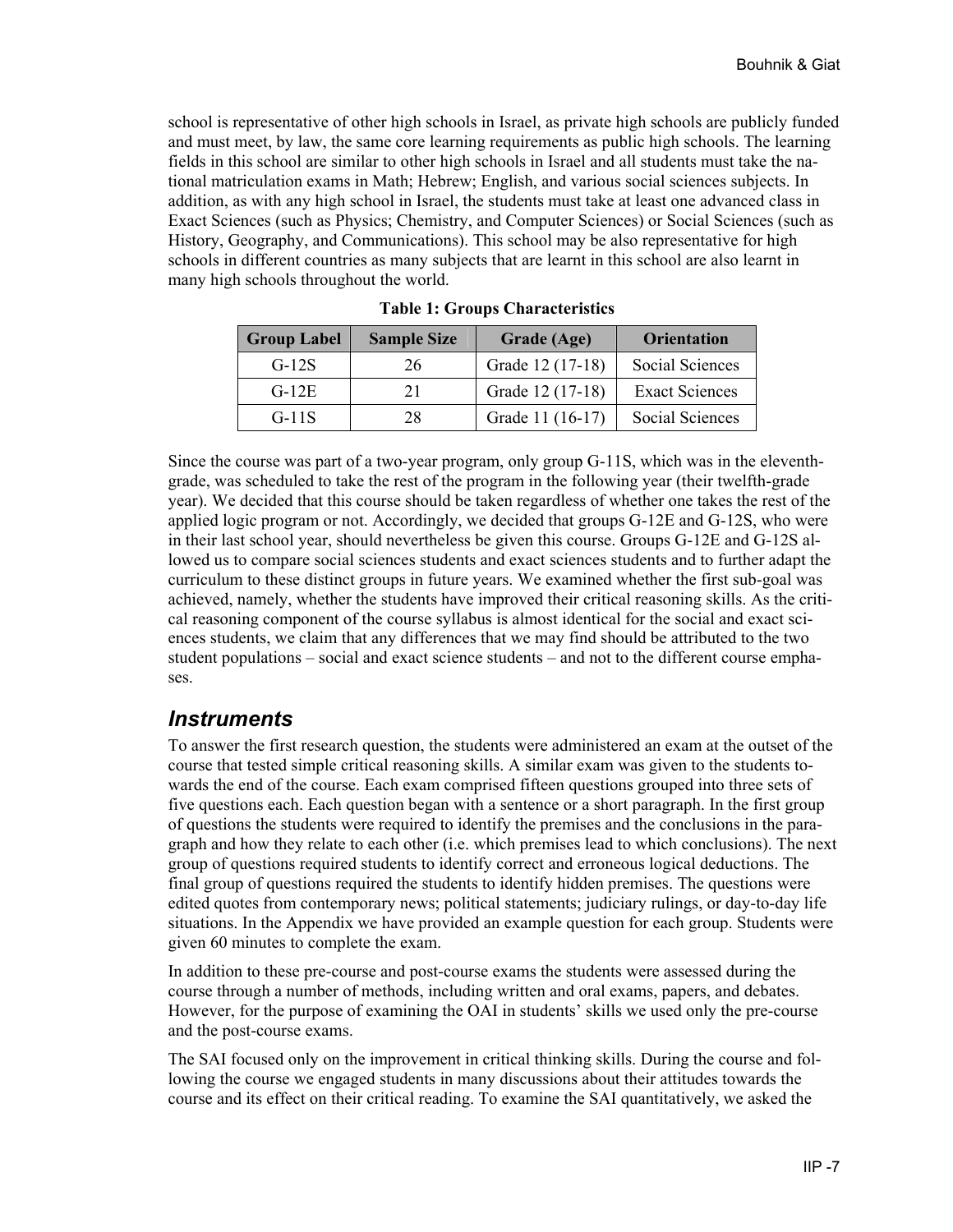students to fill out an anonymous questionnaire one week after the course was completed and before receiving their final grade. The questionnaire was administered to the students by their home-room teachers and was manually completed by the students. The home-room teachers handed us the questionnaires results in Excel format. The questionnaire consisted of three questions measuring how the students subjectively assess the course's effect. The first two questions measure the SAI and the third questions measures the importance of the course as viewed by the students.

- 1. **Q1: Improvement:** To what extent did the course improve your critical reasoning?
- 2. **Q2. Increased Usage:** To what extent do you employ the techniques studied in this course in your daily life more than you have before taking the course?
- 3. **Q3. Importance:** Do you believe this course is important?

The students were asked to answer each question with a number between zero and four with a low value indicating "no change / low" and a high value indicating "significant change / high".

In addition to these three questions, we examined the differences, if any, between the social sciences group and the exact sciences groups.

#### *Limitations*

This course was developed by us and therefore one possible bias is our hope for its success. To mitigate this bias we had separate roles in this course. The course was taught by the first author whereas the second author administered the pre-course and post-course exams as well as the questionnaire.

Another possible bias is the fact that the pre-course exam and the post-course exam were similar exams, which inevitably leads to a positive OAI.

The SAI may be biased due to students' fear of reprisal or the students' desire to please their teachers. To mitigate this bias the questionnaire was anonymous and was given to the students only when they knew that the course's final grade was already determined. Moreover, the questionnaire was completed by the students before they received their final grade so that their grade would not influence their response. In addition, the students feel comfortable with questionnaires as they provide anonymous feedback twice a year on each class they take. Another limitation is that the questionnaire measuring the SAI comprised of only three questions following school policy on the matter. This policy was set in agreement with students to ensure their full participation in these feedback questionnaires. To mitigate this limitation we complemented our measurement of the SAI with informal interviews and discussions.

## **Results**

#### *OAI*

The results suggest that the students significantly improved their critical reasoning. Table 2 summarizes the OAI in the students' basic critical reasoning skills. The Pre-course Grade and the Post-Course Grade columns describe the average (M) and standard deviation (SD) of the precourse exam and post-course exam grades, respectively. The OAI is the difference between the post-course exam grade and the pre-course exam grade. The improvement rate is the percent of students that have improved their score from the pre-course exam to the post-course exam.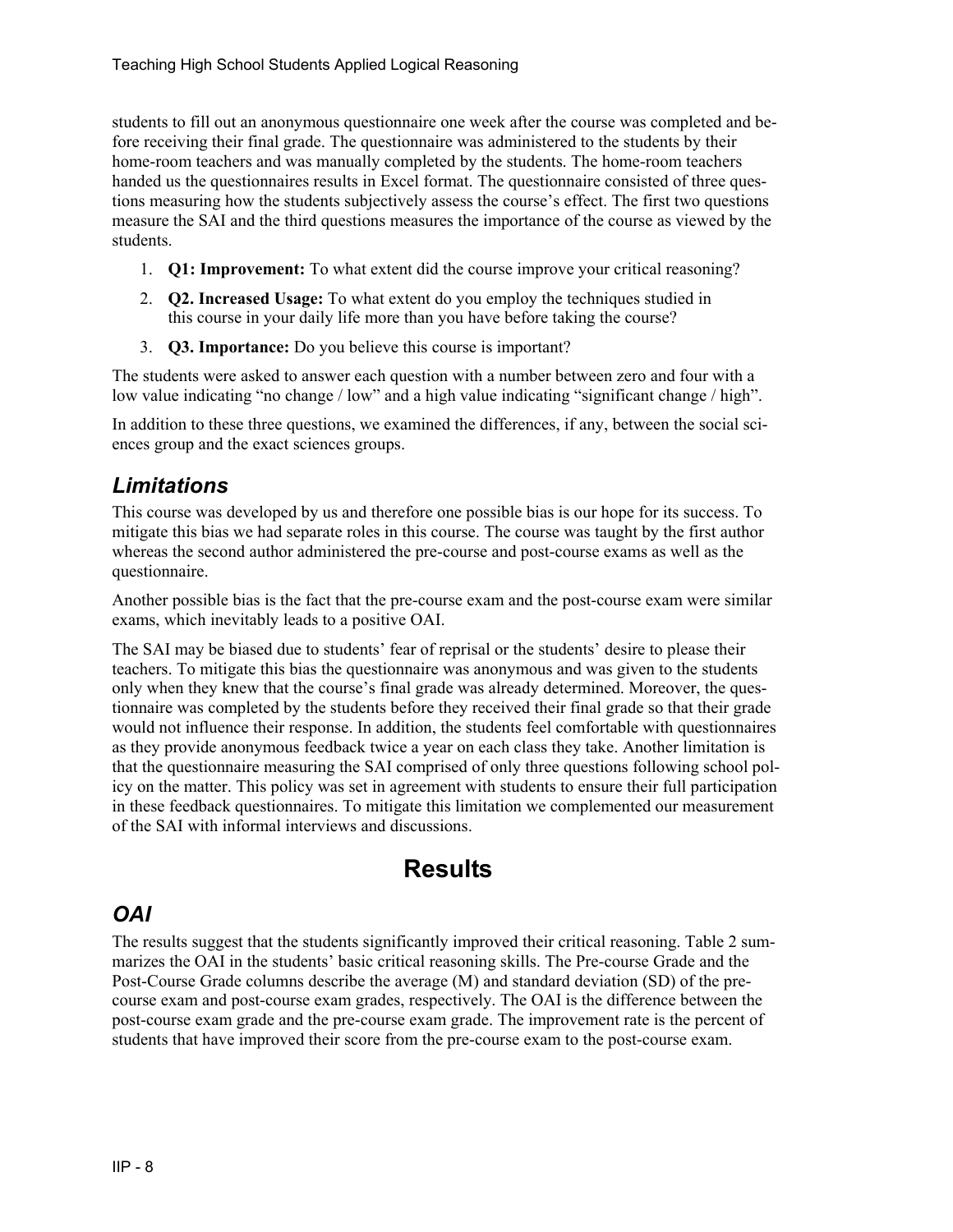| <b>Sample</b><br>Group<br><b>Size</b> |    | <b>Pre-Course</b><br>Grade |           | Post-Course<br>Grade |           | <b>OAI</b> |           | Improvement<br>Rate |  |
|---------------------------------------|----|----------------------------|-----------|----------------------|-----------|------------|-----------|---------------------|--|
|                                       |    | M                          | <b>SD</b> | M                    | <b>SD</b> | M          | <b>SD</b> |                     |  |
| $G-12S$                               | 26 | 31                         | 38        | 85                   | 17        | 54         | 33        | 85%                 |  |
| $G-12E$                               | 21 | 38                         | 35        | 83                   | 17        | 45         | 30        | 86%                 |  |
| $G-11S$                               | 28 | 14                         | 30        | 82                   | 19        | 67         | 31        | 93%                 |  |
| All                                   | 75 | 27                         | 35        | 83                   | 17        | 57         | 32        | 88%                 |  |

**Table 2: OAI in critical reasoning skills**

An independent samples heteroscedastic *t* test was performed comparing the mean pre-course grades and OAI of the eleventh grade students (G-11S) and the twelfth-grade students (the combined group of G-12S and G-12E). The mean pre-course exam of the younger group was significantly lower than the older group (t(27)=2.65, p<0.02), supporting the hypothesis H1. The mean OAI of G-11S was found significantly lower than the twelfth-grade students (t( $27$ ) = 2.34, p<0.05), supporting the hypothesis H2.

An independent samples heteroscedastic *t* test comparing the mean OAI of the exact sciences group (G-12E) and the social sciences students (the combined group of G-12S and G-11S) did not support the hypothesis H5.

## *SAI and the Course's Importance*

The students reacted very positively to the course. Our impression from the course is that they were very engaged with the material throughout the course and invested a considerable amount of time preparing their debates and papers. Anecdotal evidence gathered from other teachers indicated that students' enthusiasm was felt in other courses they took, such as history, religion, and computer sciences. To measure quantitatively the students' subjective assessment of the course's effect, we asked them to complete a questionnaire. The students' answers to the questionnaire and the SAI are displayed in Table 3. The SAI is the average score of the scores for the first two questions (the improvement and the increased usage questions).

| <b>Group</b> | <b>Sample</b><br><b>Size</b> | <b>Q1:</b><br>Improvement |           | Q2: Increased<br><b>Usage</b> |           | <b>SAI</b> |           | Q3:<br>Importance |           |
|--------------|------------------------------|---------------------------|-----------|-------------------------------|-----------|------------|-----------|-------------------|-----------|
|              |                              | M                         | <b>SD</b> | M                             | <b>SD</b> | M          | <b>SD</b> | M                 | <b>SD</b> |
| $G-12S$      | 26                           | 2.69                      | 0.79      | 2.81                          | 0.63      | 2.75       | 0.64      | 3.15              | 0.92      |
| $G-12E$      | 21                           | 3.29                      | 0.72      | 3.67                          | 0.48      | 3.48       | 0.51      | 3.57              | 0.68      |
| $G-11S$      | 28                           | 3.18                      | 0.86      | 3.29                          | 0.9       | 3.23       | 0.78      | 3.61              | 0.83      |
| All          | 75                           | 3.04                      | 0.83      | 3.23                          | 0.78      | 3.13       | 0.72      | 3.44              | 0.84      |

**Table 3: Subjective assessment of critical reasoning skills (response to questionnaire**)

All student groups found this course important. In addition, students generally reported a high SAI. We found that the younger students (G-11S) had a higher mean SAI than G-12S but lower than G-12E. Thus, the hypothesis H3 was not supported. An independent samples heteroscedastic *t* test comparing the mean SAI of the exact sciences group (G-12E) and the social sciences stu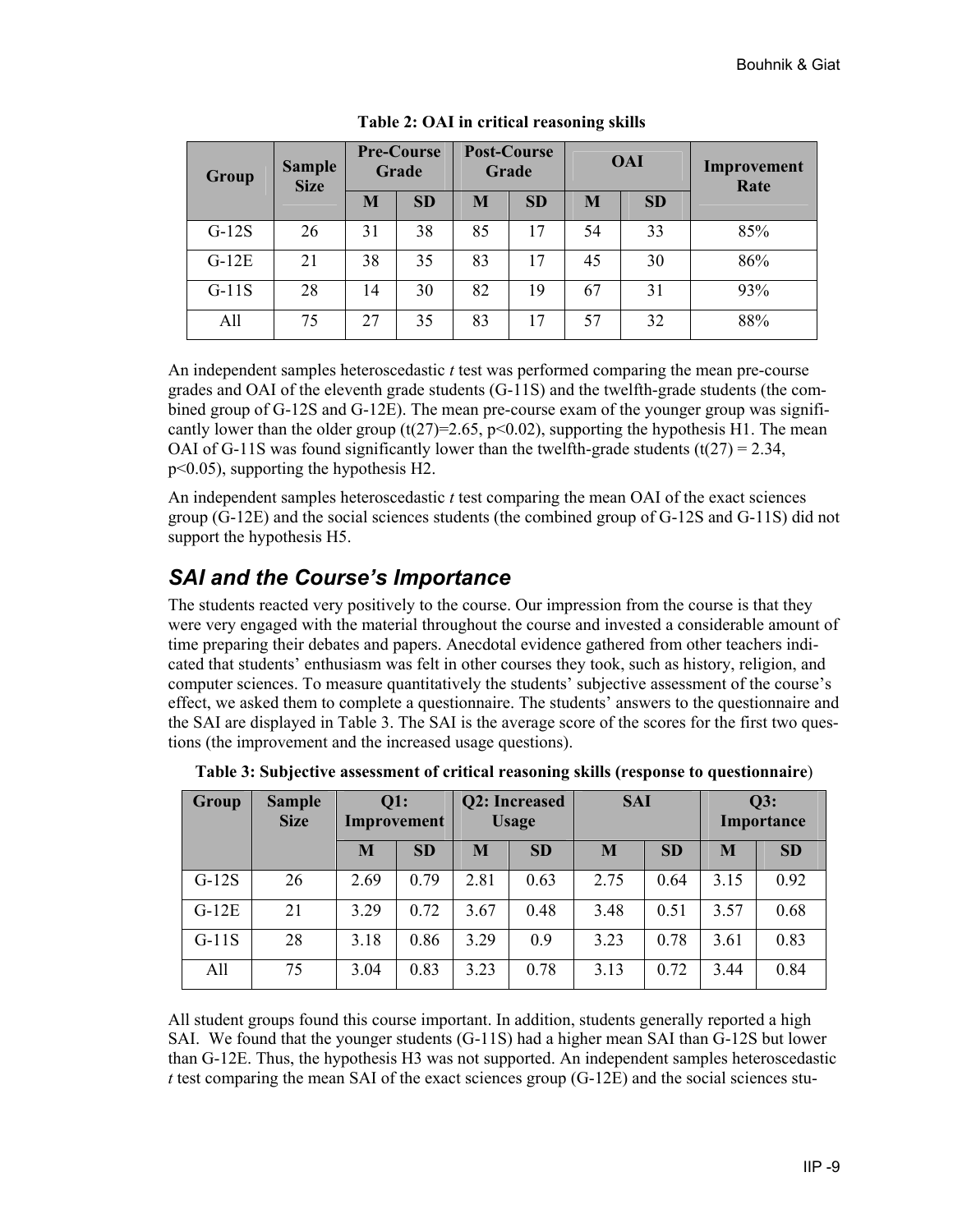dents (the combined group of G-12S and G-11S) revealed that the exact sciences students were significantly higher (t(20) = 3.43, p < 0.005), in support of the hypothesis H6.

A Pearson correlation addressed the relationship between the OAI and SAI for each group and the entire sample. Results are reported in Table 4.

| Group                  | <b>Correlation</b> |
|------------------------|--------------------|
| $G-12S$                | $r(24) = 0.24$     |
| $G-12E$                | $r(19) = 0.24$     |
| $G-11S$                | $r(26) = 0.47*$    |
| All                    | $r(73) = 0.36*$    |
| <b>T</b><br>$\sim$ 0.1 |                    |

| Table 4: The correlation between the OAI and SAI for the different groups |  |  |  |
|---------------------------------------------------------------------------|--|--|--|
|                                                                           |  |  |  |

Note:  $* p < 0.01$ 

All groups had a weak positive relationship between the subjective and objective assessments of improvement scores. Specifically, for the entire sample this relationship was significant and thus the hypothesis H4 was supported.

## **Discussion**

Our course was given to three groups totaling 75 students in one school during the same year. Due to the small sample size and the small number of groups we must approach the results of this research with the appropriate caution.

The research objective was to examine whether the course had affected the objective and subjective assessment of the students' critical thinking. We found that this course has improved both assessments. We found that the younger group scored lower in the pre-course exam and had a higher OAI than the older groups. The prior difference may be explained by differences in intellectual maturity between age levels. Nevertheless, despite differences in pre-course test scores, the younger group's final scores were comparable to the older groups. It is important to note, however, that the age differences between the groups are relatively small (only one year on average). We were unable to demonstrate that academic orientation affected the OAI. The students reported high SAI, with the exact sciences students reporting the highest assessment of improvement. A possible explanation of why the exact sciences students reported a higher SAI is that our applied logical reasoning course was related to other courses that this group was taking (such as digital systems and computation). Therefore, they may have found this course supplementing their understanding of other material as well as the subject matter of our course. In contrast, the social sciences students felt this course was academically "isolated" and did not fully appreciate the contribution of the course to their critical thinking. Indeed, students' anecdotal comments supported such an explanation. All student groups considered the course as important with nonsignificant changes between the groups. The correlation between the subjective and objective assessments of improvement was positive but not very high (see Table 4). This indicated that students are only somewhat accurate in assessing their own improvement.

Anecdotal discussions with the exact sciences students suggested that they felt more strongly than the social studies students about the different applications of the course, especially the Boolean algebra theory and the digital systems design. The social science students, on the other hand, reported to us that they use these tools to critique and evaluate information and to search for information on the internet more efficiently. While these students felt that the course considerably in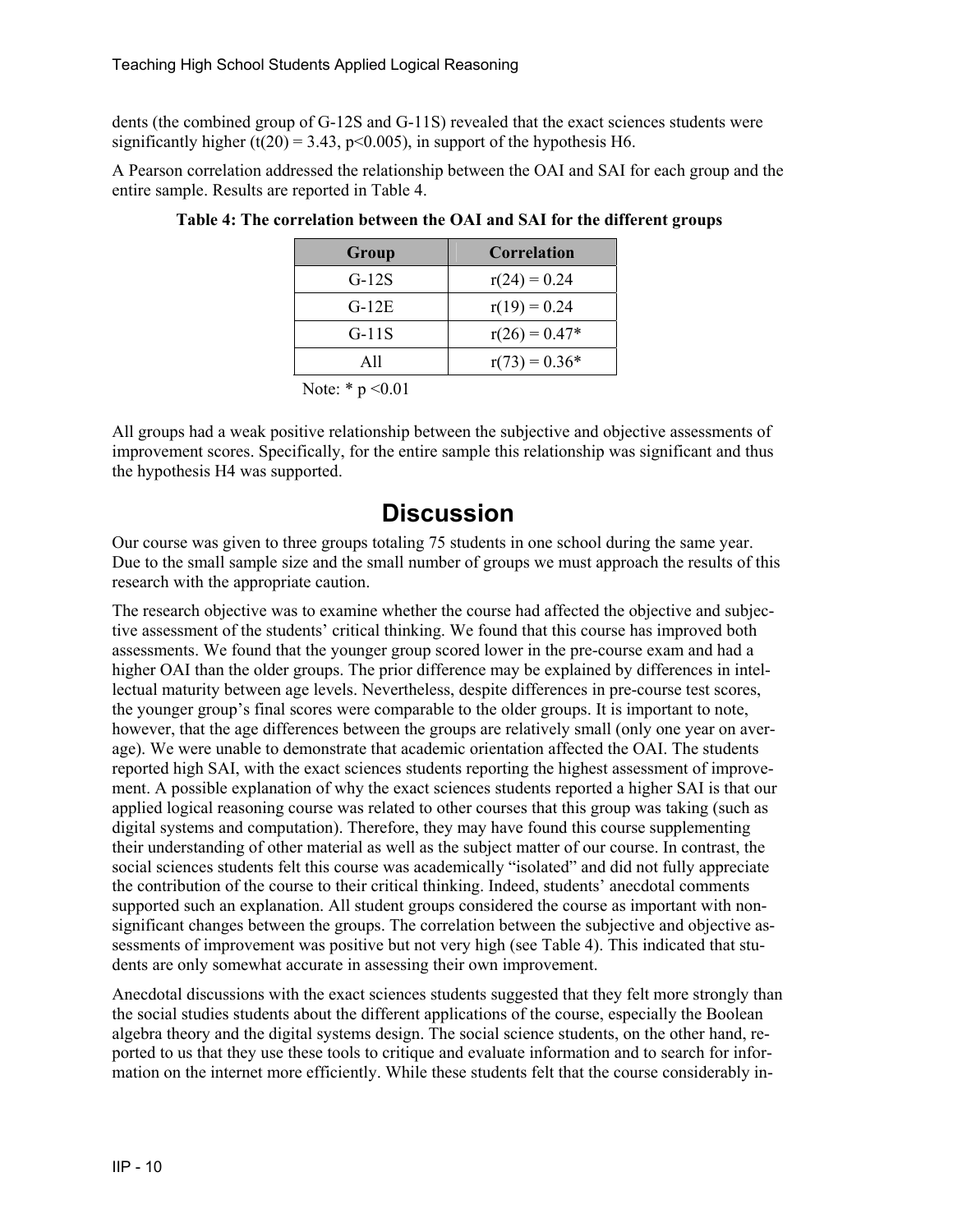creased their skills, they believe that they possessed those skills even before taking the course and therefore their reported SAI is not as high as their counterparts in exact sciences.

The course that we developed addresses the issues raised by researchers with respect to critical thinking. In particular we followed Kahane's (1980) guidelines and designed the course to provide students with applicable tools for critical reasoning. Every theoretical topic is demonstrated with practical real-life examples and students are required to demonstrate their ability to apply the material in debates, essays, speeches, and the evaluation of internet resources (see, for example, Fitzgerald, 2005). Our application of Kahane's guidelines was expanded to the additional topics that our course covers. Accordingly, when teaching logical variables and functions we demonstrated to the students how formal logic is applied to electronic digital-logical systems. Other applications that were demonstrated to the students include logical tools in internet searches and computing problems. These applications followed Swartz et al. (1998), as a variety of secondaryschool science topics are infused with critical and creative thinking.

The OAI (Table 2) emphasizes the a-priori deficiencies in students' reasoning skills (recall reports by Rothenberg, 1997 and Lighthall & Haycock, 1997). It also stresses the need for reasoning to be taught, as much improvement can be gained by such instruction (Fitzgerald, 2005). This result supports Eshet-Alkalai and Geri's (2007) finding that children lack digital literacy skills. To counter this deficiency, the students were given many assignments in which they had to analyze newspaper articles, political statements, judiciary rulings, and day-to-day life situations. As the emphasis was on application, the students had to describe how their decision-making was based on their critical analysis.

The various components of the course all contributed to the students improving their information literacy. Shapiro and Hughes (1996) claim that computer literacy is the central skill required for information literacy is ever true. Boolean algebra allowed the students to construct filtered information searches. Their critical reasoning skills enabled them to analyze and evaluate information and to determine whether it is relevant for decision-making.

Our second finding relates to the high SAI reported by the students (Table 3). We believe that we were successful in achieving this coupled improvement due to our adherence to Kahane's recommendation regarding applicability and relevance. The students found the material relevant and therefore they responded to it positively, thereby further enhancing their prospects for OAI. Since we applied infusion techniques described by Swartz et al. (1998), students profited in other aspects of life, too. This conclusion is supported by the students' report that they apply their newly gained logic tools in other topics of study. Thus, the positive effects of this course may address a variety of issues raised in recent years by researchers such as Andriole (2006), Johnson, Bartholomew and Miller (2006) and Bartholomew (2003).

As with Pascarella and Terenzini's (1991) findings, we are not so naïve as to believe that a single course is enough to make a persistent change in the students' overall critical thinking. However, our results indicate that there is abundant potential for improvement in students' thinking skills. Thus, we believe that this course should be an introductory course and that training in thinking skills must be provided throughout the entire student curriculum in a similar manner to the recent suggestions made by Thomas et al. (2007).

#### *Generalizability*

There are a number of issues to consider before generalizing these results to other schools and frameworks. First, this course was given to three small groups of students and the results may have been affected by cultural aspects of the population, such as attitudes towards education and political awareness. Second, the research limitations in the research methodology must be also considered when generalizing the results, specifically, the similar structure of the pre-course and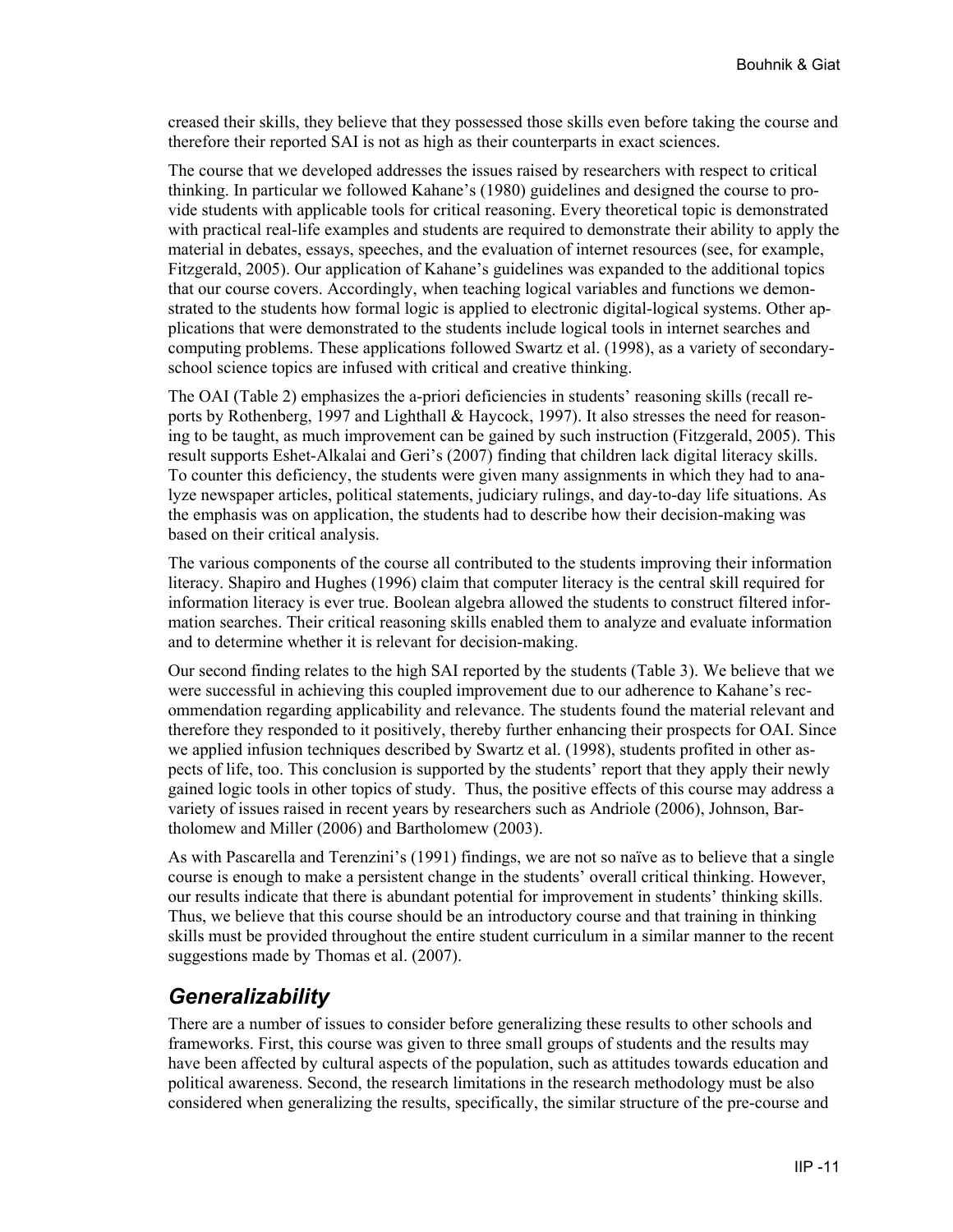post-course exam, the limited number of questions in the questionnaire and the relatively small age difference between the groups.

## **Conclusion**

This paper describes a course designed to improve students' applied logic ability, creative thinking, and critical reasoning and reports how students responded to the course and how this response is assessed both objectively and subjectively. This paper makes several contributions to the fields of education of information technology, applied logic, and critical thinking. First, we described a novel approach to the teaching of critical reasoning. Instead of delaying instruction of critical reasoning to the college years, our course allowed students to acquire those skills at the high school level. We adapted the college level course to a high school level by emphasizing practice over theory, emphasizing applications, providing numerous real-life examples, and by encouraging the students to introduce their experiences into the learning process. This encouragement of student involvement is related to the second contribution of this paper. To motivate the students to be actively engaged with the course material we designed the course so that the subject content is closely related to their academic orientation. We found that this makes the course more effective and interesting to the students. Thirdly, this paper reports our experience teaching this course to three groups with two different academic orientations and two age groups. The results of our experience were that the assessment of students' critical reasoning skills improved both objectively and subjectively. We found that the age affects the OAI with younger students experiencing the higher improvement, whereas academic orientation affects the SAI with the exact sciences students reporting the higher improvement. Despite the limited generalizability of our results, we believe that the ability of our students to improve their critical thinking stresses the need for students in general to acquire critical reasoning skills at the high school level.

In our opinion, this research is an important step in the long path of preparing our students to the rapid changes of the information and digital revolution. We plan to further develop the course curriculum and the second part of the applied logic program in future years. As we gain experience from one year to the next we hope to provide students with better logical reasoning skills, improving their preparation for college and post-college years.

# **References**

- American Library Association (ALA). (1998). *Presidential Committee on Information Literacy: Final Report.* ALA, Chicago, IL. Retrieved February 15, 2009, from <http://www.ala.org/ala/mgrps/divs/acrl/publications/whitepapers/presidential.cfm>
- Andriole, S. (2006). Business technology education in the 21st century: The ongoing quest for relevance. *Journal of Information Technology Education*, *5*, 1-12. Retrieved from <http://jite.org/documents/Vol5/v5p001-012Andriole36.pdf>
- Bartholomew, K. (2003). Computer literacy: Is the emperor still exposed after all these years? *Journal of Computing Science in Colleges*, *20*(1), 323-331.
- Berg, J. (1998). *Applied logic*. Rehovot, Israel: Branco Weiss Institute. (In Hebrew).
- Boolos, G. S., & Jeffrey, R. C. (1974). *Computability and logic*. Cambridge, UK: Cambridge University Press.
- Brookfield, S. D. (1987). *Developing critical thinkers*. San Francisco, CA: Josey-Bass.
- Browne, M. N. (2001). *Asking the right questions: A guide to critical thinking.* Upper Saddle River, NJ: Prentice Hall.
- Browne, M. N., & Keeley, S. (2006). *Asking the right questions: A guide to critical thinking* (8th ed.). Upper Saddle River, NJ: Prentice Hall,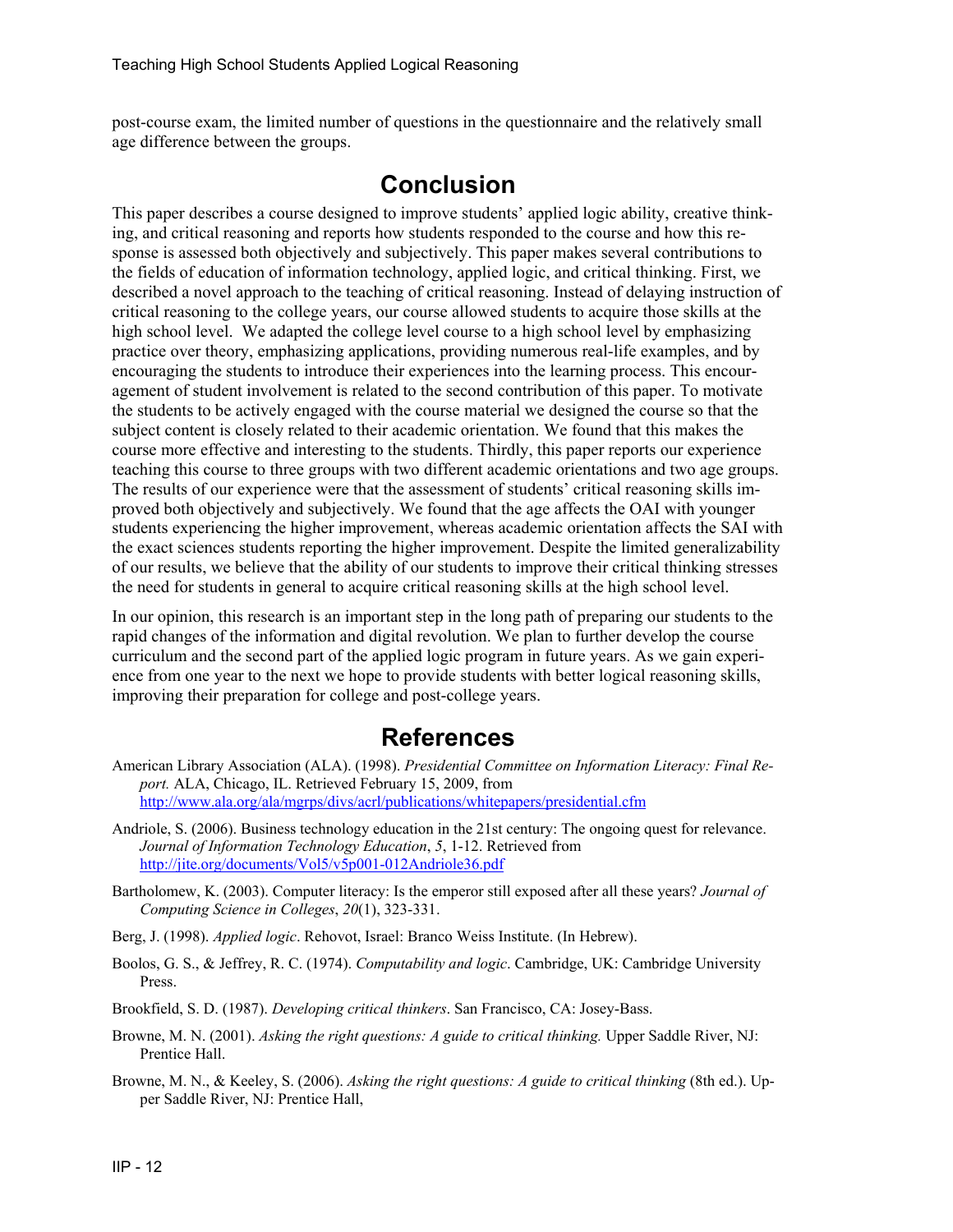Copi, I. M. (1979). *Symbolic logic* (5th ed.). New York, NY: Macmillan.

- Copi, I. M., & Cohen C. (2004). *Introduction to logic* (12th ed.). Upper Saddle River, NJ: Prentice Hall.
- Epstein, R. L. (2001a). *The semantic foundation of logic: Predicate logic*. Belmont, CA: Wadsworth.
- Epstein, R.L. (2001b). *The semantic foundation of logic: Propositional logic* (8th ed.). Belmont, CA: Wadsworth.
- Epstein, R. L. (2002). *5 ways of saying therefore*. Belmont, CA: Wadsworth.
- Eshet, Y. (2002). Digital literacy: A new terminology framework and its application to the design of meaningful technology-based environments. In P. Barker & S. Rebelsky (Eds.), *Proceedings of EDMEDIA, 2002 World Conference on Educational Multimedia, Hypermedia and Telecommunications* (pp. 493- 498). Norfolk ,VA: Association for the Advancement of Computing in Education.
- Eshet-Alkalai, Y. (2004). Digital literacy: A conceptual framework for survival skills in the digital era. *Journal of Educational Multimedia and Hypermedia*, *13*(1), 93-106.
- Eshet-Alkalai, Y., & Geri, N. (2007). Does the medium affect the message? The influence of text representation format on critical thinking. *Human Systems Management, 26*(4), 269-279.
- Fitzgerald, M. A. (2005). Skills for evaluating web-based information. *Internet Credibility Symposium, University of Washington*, Seattle, April. Retrieved March 25, 2009, from <http://www.scribd.com/doc/515336/Fitzgerald-Skills>
- Gabbay, D., & Woods, J. (2004). *Handbook of the history of logic*. Amsterdam: Elsevier.
- Godel, K. (1962). *On formally undecidable propositions of principia mathematica and related systems*. Mineola, NY: Dover.
- Hacking, I. (2001). *An introduction to probability and inductive logic*. Cambridge, UK: Cambridge University Press.
- Johnson, D., Bartholomew, K., & Miller, D. (2006). Improving computer literacy of business management majors: A case study. *Journal of Information Technology Education*, *5*, 77-94. Retrieved from <http://jite.org/documents/Vol5/v5p077-094Johnson100.pdf>
- Kahane, H. (1980). The nature and classification of fallacies. In J. A. Blair & R. H. Johnson (Eds.), *Informal logic: The first international symposium* (pp. 31-39). Inverness, CA: Edgepress.
- Kahane, H. (1989). The proper subject matter for critical thinking courses. *Argumentation*, *3*(2), 141-147.
- Kahane, H., & Cavender, N. M. (2006). *Logic and contemporary rhetoric: The use of reason in everyday life* (10th ed.)*.* Belmont, CA: Thomson/Wadsworth.
- Katz, R. H., & Borriello G. (2004). *Contemporary logic design* (2nd ed.). Upper Saddle River, NJ: Prentice Hall.
- Kerka, S. (1999). Consumer education for the information age. *Practice Application Brief*, *4*, 12-15.
- Lewis, H. R., & Papadimitriou, C. H. (1981). *Elements of the theory of computation*. Upper Saddle River, NJ: Prentice Hall.
- Lighthall, L., & Haycock, K. (1997). *Information rich but knowledge poor? Emerging issues for schools and libraries worldwide*. Seattle, WA: International Association of School Librarianship.
- Markovitz, A. B. (2005). *Introduction to logic design* (2nd ed.). New York, NY: McGrawHill.
- Mano, M. M. (2001). *Digital design* (3rd ed.). Upper Saddle River, NJ: Prentice Hall.
- Pascarella, E. T., & Terenzini, P. T. (1991). *How college affects students: Findings and insights from twenty years of research*. San Francisco, CA: Jossey-Bass.
- Paul, R. W. (1982). Teaching critical thinking in the 'strong' sense: A focus on self-deception, world views, and a dialectical mode of analysis. *Informal Logic*, *4*(2), 2-7.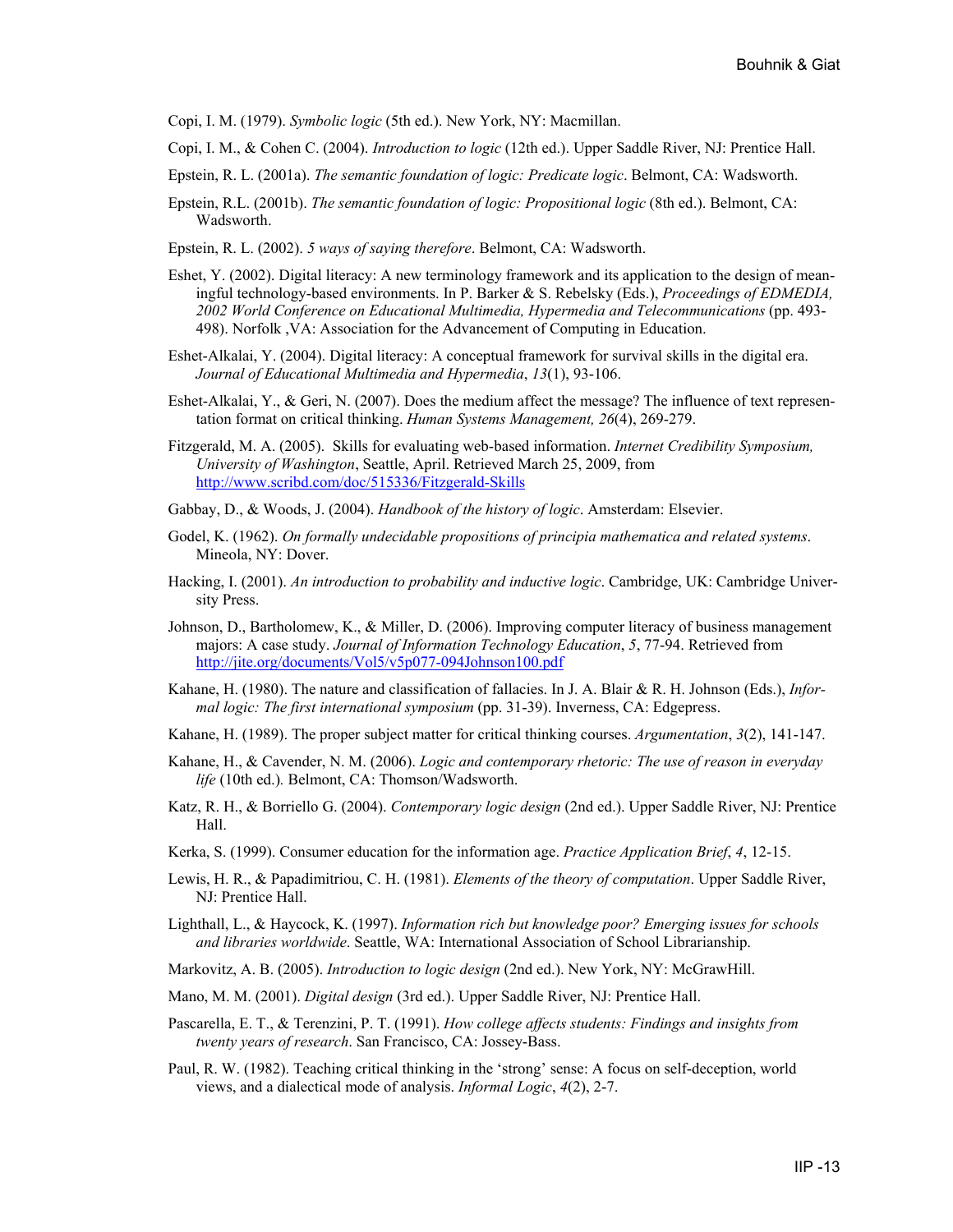- Paul, R. W. (1990). *Critical thinking: What every person needs to survive in a rapidly changing world* (2nd ed.). Rohnert Park, CA: Center for Critical Thinking and Moral Critique.
- Rescher, N. (2001). *Paradoxes: Their roots, range and resolution*. Chicago, IL: Open Court.
- Resnick, M. (2002). Rethinking learning in the digital age. In G. Kirkman (Ed.), *The global information technology report 2001-2002: Readiness for the networked world* (pp. 32-37). Oxford, UK: Oxford University Press.
- Roth, C. H. (2004). *Fundamentals of logic design* (5th ed.). Belmont, CA: Thompson/Brooks/Cole.
- Rothenberg, D. (1997, August 15). How the web destroys the quality of students' research papers. *Chronicle of Higher Education*, p. A44.
- Ruggiero, V. R. (1991). *The art of thinking: A guide to critical and creative thought*. New York: Harper-Collins Publishers.
- Sainsbury, R. M. (1995). *Paradoxes* (2nd ed.). Cambridge, UK: Cambridge University Press.
- Salomon, G. (2000). *Technology and education in the information age*. Tel Aviv: Haifa University/Zemora-Bitan Publishers. (In Hebrew).
- Shapiro, J. J., & Hughes, S. K. (1996). Information literacy as a liberal art. *Educom Review*, *31*(2), 31-35.
- Stanford Persuasive Technology Lab. (2004). Stanford Web Credibility Research: *(Mostly) Evidence-based articles on web credibility*. Retrieved March 13, 2007, from <http://credibility.stanford.edu/credlit.html>
- Swartz, R. J., Fischer, S. D., & Parks, S. (1998). *Infusing the teaching of critical and creative thinking into secondary science: A lesson design handbook.* Pacific Grove, CA: Critical Thinking Books and Software.
- Thomas, T., Davis, T., & Kazlauskas, A. (2007). Embedding critical thinking in IS curricula. *Journal of Information Technology Education*, *6*, 327-346. Retrieved from <http://jite.org/documents/Vol6/JITEv6p327-346Thomas253.pdf>
- Turing, A. (1936). [On computable numbers, with an application to the Entscheidungsproblem](http://scholar.google.com/url?sa=U&q=http://www.abelard.org/turpap2/turpap2.htm). *Proceedings of the London Mathematical Society*, *42*, 230-265.
- Wakerly, J. F. (2005). *Digital design: Principles and practices* (4th ed.). Upper Saddle River, NJ: Prentice Hall.

## **Appendix – Examples of the Exam Questions**

As described in the methodology section, the exam comprised three parts. In what follows we provide an example question and answer for each part.

#### **Question & Answer 1:**

**Question:** Identify all the arguments in the following sentence/paragraph. Please make sure you identify each argument as a premise or a conclusion and note the relationships between any conclusion and its premises.

"I need to wake up early because my ride to work leaves early and I need to prepare sandwiches because we have no cafeteria at work."

#### **Answer:**

| "my ride to work leaves early"     | Argument $1 -$ Premise.                             |
|------------------------------------|-----------------------------------------------------|
| "we have no cafeteria at work"     | Argument $2$ – Premise.                             |
| "I need to prepare sandwiches"     | Argument 3, Conclusion of Argument 2.               |
| "I need to wake up early tomorrow" | Argument 4 Conclusion of Argument 1 and Argument 3. |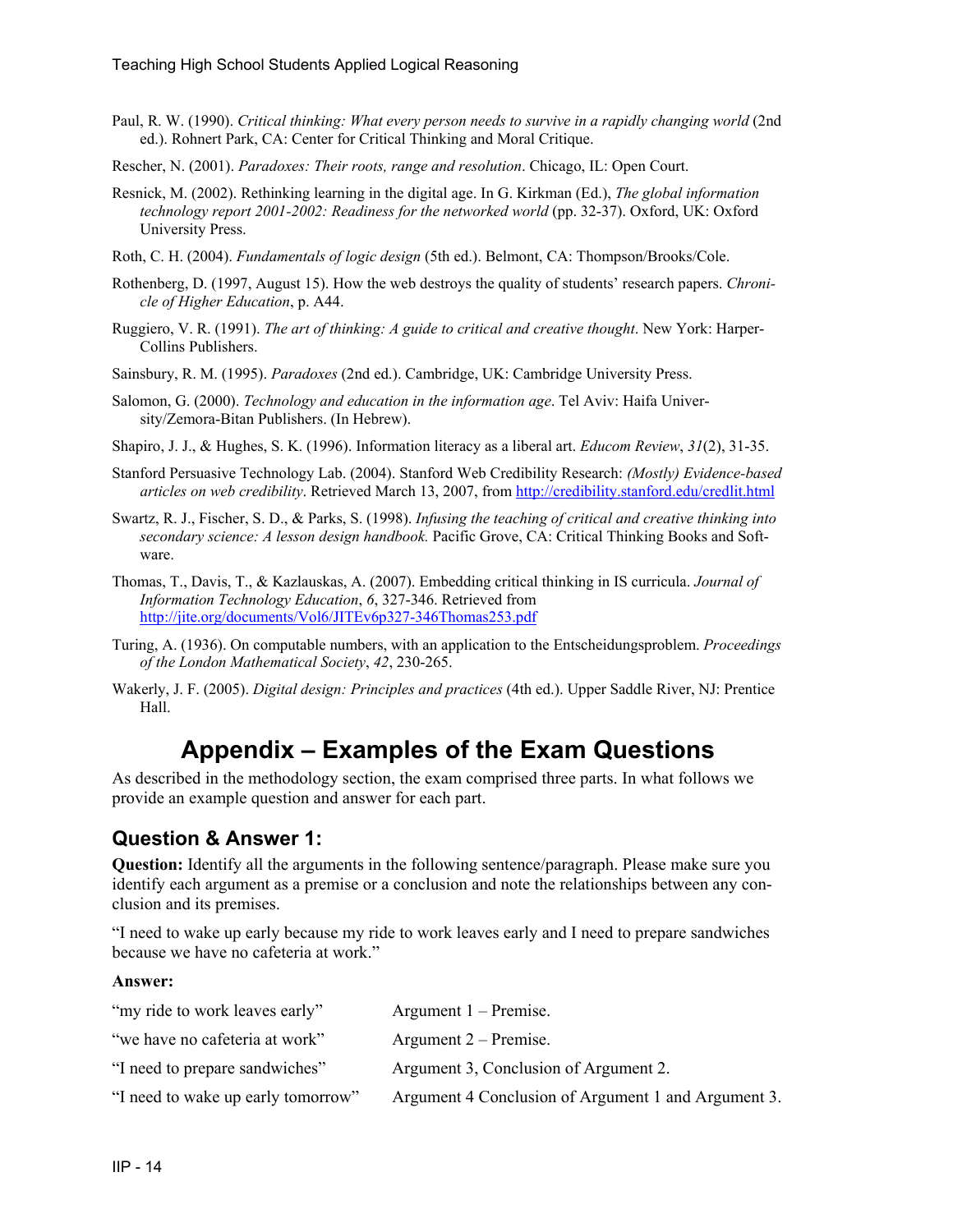#### **Question & Answer 2:**

**Question:** (Multiple Choice Question) What correctly follows from the following sentence/paragraph?

"All the teachers in Metropolis and half the teachers in Metroville made reservations for the Big Teacher's Conference. Due to severe weather conditions, however, 70% of Metroville's teachers and 40% of Metropolis's teachers cancelled their reservation. After being informed of the cancellations, the conference organizers, who assumed that every teacher will arrive with his private car, designated more parking spots to the teachers from Metropolis than those from Metroville. Which of the following statements weakens the organizers' judgment with respect to the parking assignment?

- a. 40% of the teachers in the state live in Metropolis.
- b. The number of teachers in Metroville is more than double the number of teachers in Metropolis.
- c. Not all the teachers arrived in their private car.
- d. 20% of the teachers of Metrotown made reservations for the conference at the last minute.

**Answer:** b.

#### **Question & Answer 3:**

**Question:** Read the following passage:

"Less than one percent of the people receiving parking tickets appeal those tickets. Therefore, one cannot claim that the Parking officers are issuing unwarranted citations.

On which of the following premises is the conclusion above based?

- a. People who do not appeal their ticket believe the citation is warranted.
- b. The majority of the parking tickets are warranted.
- c. Appealing a citation requires time and money.
- d. People believe that their chances of winning an appeal are slim.

**Answer:** a.





**Dr. Dan Bouhnik** is currently a lecturer in the Information Science department in Bar Ilan University (BIU) and in the Computer Science department in Jerusalem College of Technology (JCT) in Israel. He taught Computer Science and Logic in High Schools both in Israel and the United States. Dan is the author of a number of books used for teaching Advanced Computer Sciences in High Schools and his professional interests include virtual learning and its effect on the thinking process.